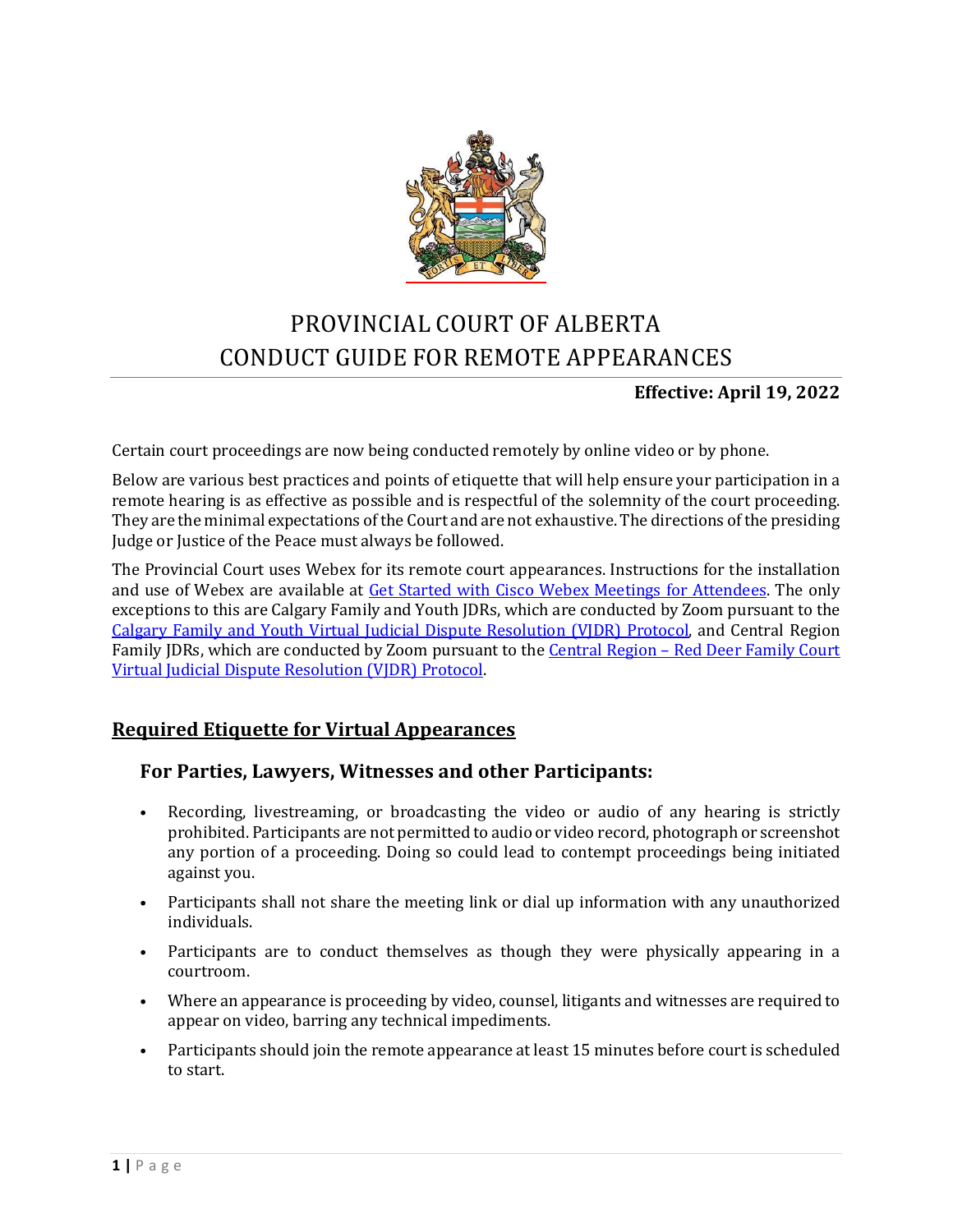- Participants must appear from a private, quiet space. If the proceedings involve any children, please ensure those children cannot hear the proceedings. Participants should ensure that any pets or individuals in their location will not disrupt the proceeding.
- Participants should ensure that their phone, computer or device is plugged in or that the necessary charger is handy.
- Participants should speak slowly and clearly**.** Remember to unmute before speaking.
- Participants are not to eat or drink anything except water. Participants are not to smoke or vape during the proceeding.
- Only one person can talk at a time. Do not interrupt.
- Participants with documents relevant to their case should have them ready. If they have been filed with the Court, identify where they are on the Court file (e.g. Paragraph 10 of John Smith's Affidavit, filed May 1, 2021).
- Before the hearing, participants should test the technology from the place where they plan to participate in the hearing**.** This will indicate whether the Internet connection is strong enough in that location:
	- o Upload speeds of 10Mbps or higher are adequate. Check your upload speed on websites like: [https://speedtest.shaw.ca.](https://speedtest.shaw.ca/)
	- o A wired connection is always faster and more stable.
- This is a court appearance. Participants must dress as if they are physically appearing in a courtroom. Counsel are expected to wear business attire.
- Inappropriate profiles or background photos must not be used. Counsel must have a professional looking background.
- Counsel must use headphones with a microphone. Parties should also use them if possible. If you do not have headphones, follow th[e Remove Background Noise Instructions.](https://albertacourts.ca/docs/default-source/pc/remove-background-noise-instructions.pdf?Status=Master&sfvrsn=ab247b83_3)
- To the extent possible, participants should reduce the number of other devices using their Internet connection during the hearing**.** Devices such as Google Home, Alexa and Echo should be turned off.
- Participants must remain on mute until their matter is called and notifications on their phone or computer must be turned off.
- Participant's screen name must be your given name and surname. Counsel should also include their year of call. The preferred screen name for counsel is year of call followed by surname.
- If using a phone for the video, participants should make sure that it is in a steady position to avoid a shaky image
- Participants must say their name for the record before they speak.
- Those participating by telephone should not use speakerphone or put the call on hold (as it may produce disruptive sounds). A landline is better than a cellphone.
- If the Court is initiating the call, the participant should provide the Court with a direct line number, if possible**.**
- Participants should avoid using a cell phone outdoors, but in the event they are outdoors, they should be in a private location away from the wind to avoid background noise.